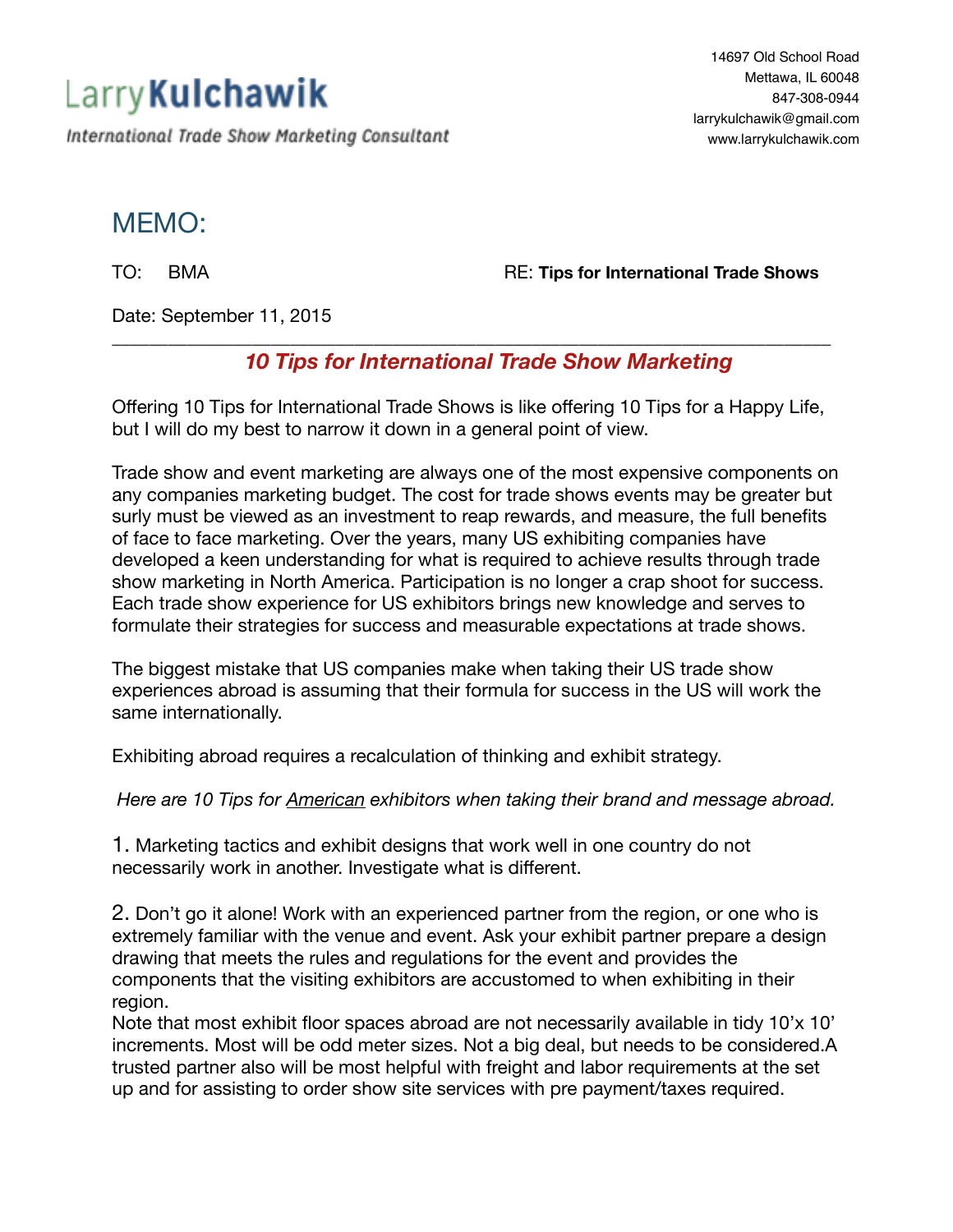3. *Some major exhibit design considerations-* Raised floor or carpet? The raised floor is to necessarily used as a way to hide electric cords and create a level floor. Its function is often viewed by the exhibitor as a stage to invite guests to your kingdom. Hanging ID sign-permitted? Lighting above or within? Bar area and kitchen? Catering or not? Private seating areas or open? Live presentation or one on one discussions?

4. As an exhibitor from another country, be certain about how your product or service fit the needs within a different country. What unique value proposition does your product/service offer for this region of business? This is probably more important than a stylish exhibit with engaging exhibitor staff.

5. As an exhibitor from another country, be sensitive and aware of cultural differences when attending or working a trade show. For small talk intros,learn about local topics to discuss (sports, art, attractions, history), as well as topics to avoid (religion and politics). Your product, services, and exhibit design may be great, but how you engage with an international audience can make or break your chances to meet your goals. Take the time to learn what is different about communication and protocol in the countries you plan to exhibit. *An easy read book-The Culture Map -by Erin Meyer would be a good communication primer to start with.* 

6. You are not going to become an experienced native overnight, so it might be a good idea to hire a reception person from the country you are exhibiting. Many European and Asian trade shows will have attending visitors from neighboring countries, so a reception person who speaks several languages would be most effective. They are also skilled at the art of engaging with your visitors to make a good first impression. A pre show briefing of your companies value offering is usually all that will be required of a temp since you are nearby to provide knowledge about the details.

7. Depending on the country, take the time to print your business cards in two languages. Although most who attend the shows speak English, this demonstrates your sensitivity and your seriousness about marketing in their country.

8. Depending on the country, translate graphic messages in two languages. Seek the advice of your supplier partner whether to do so or not. Translations should be proofread by a bi-lingual expert who is familiar with your industry. Some English words don't always translate to what you really mean.

9. Not all international shows require a badge for entry. Not all visitors are necessarily potential buyers, since they simply can purchase a general ticket for entry. This kind of visitor is common at auto and boat shows open to the public. No badges can make it a little more difficult to qualify your visitors when gathering leads. A quick evaluation will be necessary. If show badges are not provided for visitors and exhibitors, it would be a good idea to make your own ID badges for your booth staffers. At least they know who you are.